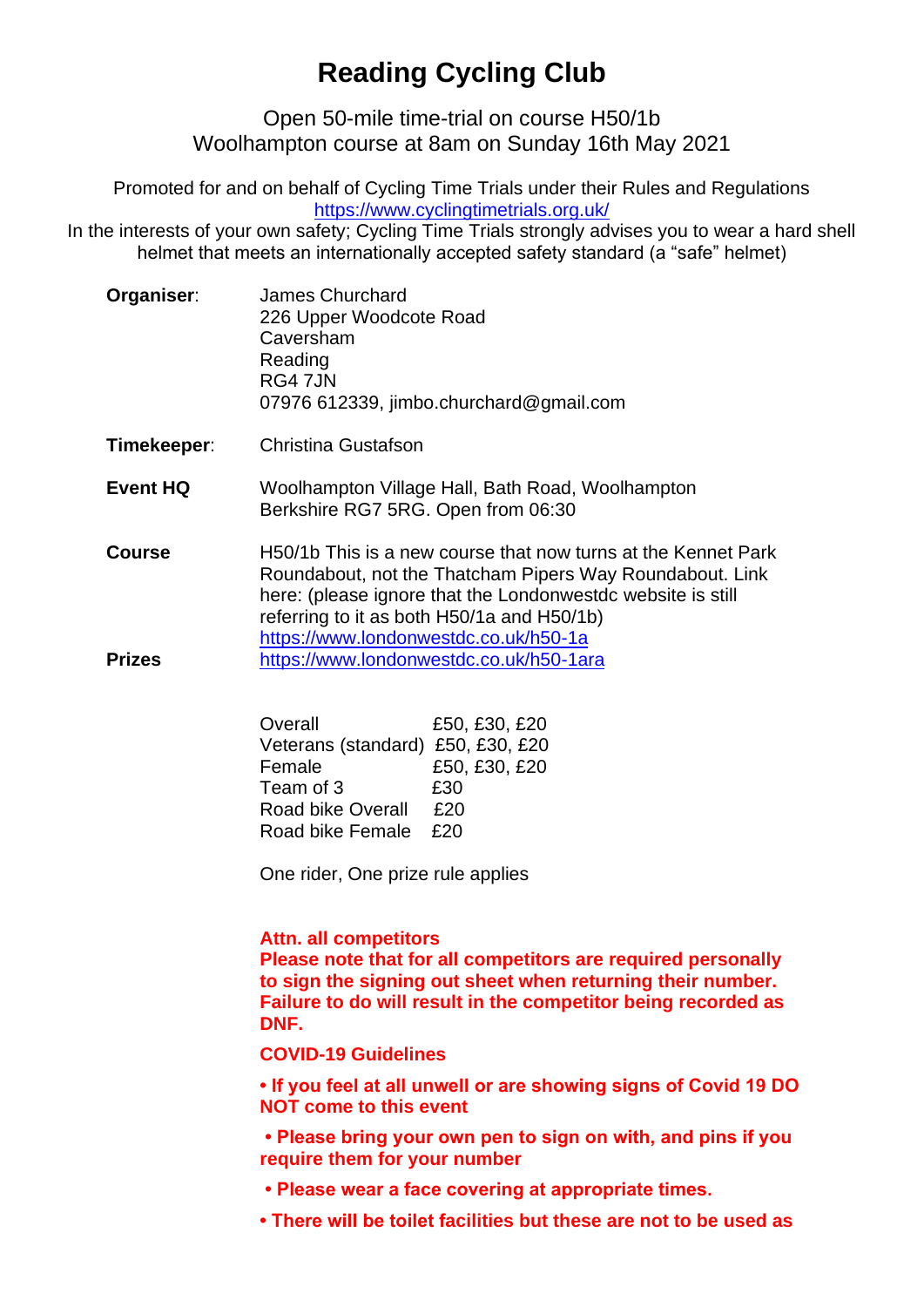**changing rooms.** 

- **Please maintain social distancing at all times.**
- **Having finished your race, you will be expected to return your number, sign out and then leave.**
- **These restrictions are not there to make it difficult for either you or the volunteers. They are there to minimise the risk of spreading COVID-19 virus.**
- **Thank you for your co-operation**

**Startsheet cover note only. Start times available on CTT website.**

## **The start marshals will be**

**checking that riders a) have their number attached and, b) have a working rear light. If either of these are missing you will not be permitted to race. There will be no "pusher offer" and you will have to do a standing start on your own. Rolling starts will not be permitted.**

**HQ Parking – the usual HQ used for Reading CC events is unavailable this year as it is a school. The new HQ, whilst being on the course and very close to the start/finish has limited parking and will not cater for the 100+ riders signed up. There will be 4 bays as you enter on the left that are strictly for stopping to sign in/out and no cars are to be left here whilst racing. There is further parking available at the Rowbarge Pub RG7 5SH – they have kindly offered use of their overflow car park only (until 12pm when they open), this is located at the back of the main car park – please do not use the main car park and be considerate with any noise kept to a minimum. Further parking options are several large lay-bys (Do not use the Bus stops) located on the course. Riders will need to ride on the course to get to the start and back to the HQ once finished. Please keep riding on the course to a minimum and be considerate to other riders who have already started to race. Try not to arrive at the start point more than 6 minutes before your start time. Strictly NO TURNING in the road close to the start. For competitors parking at the Rowbarge or warming up on the roads South of the A4 (North of the A4 is not recommended as the only options are some steep climbs), please be aware that there is level crossing next to the pub that could need extra time to allow to get to the start.** 

**Local Regulations**

**LWDC 1 – Breaches of Local Regulations**

**All breaches of Local Regulations shall be reported in writing to the District Secretary. LWDC 2 – Restriction of Parking at the Start and Finish**

**No vehicles, with the exception of the Timekeepers' or Timekeepers' Assistant shall be parked in** 

**the vicinity of the Start or Finish points.**

**LWDC 3 – Use of Turbo-Trainers**

**Noisy Turbo Trainers are not to be used at morning events within 100 yards of residential accommodation.**

**LWDC 8 – Prohibition of U-Turns**

**U-Turns are not permitted within sight of the Start or Finish points, nor on the course. Offenders**

**will be liable to disqualification and will be reported to the District Committee. This may lead to**